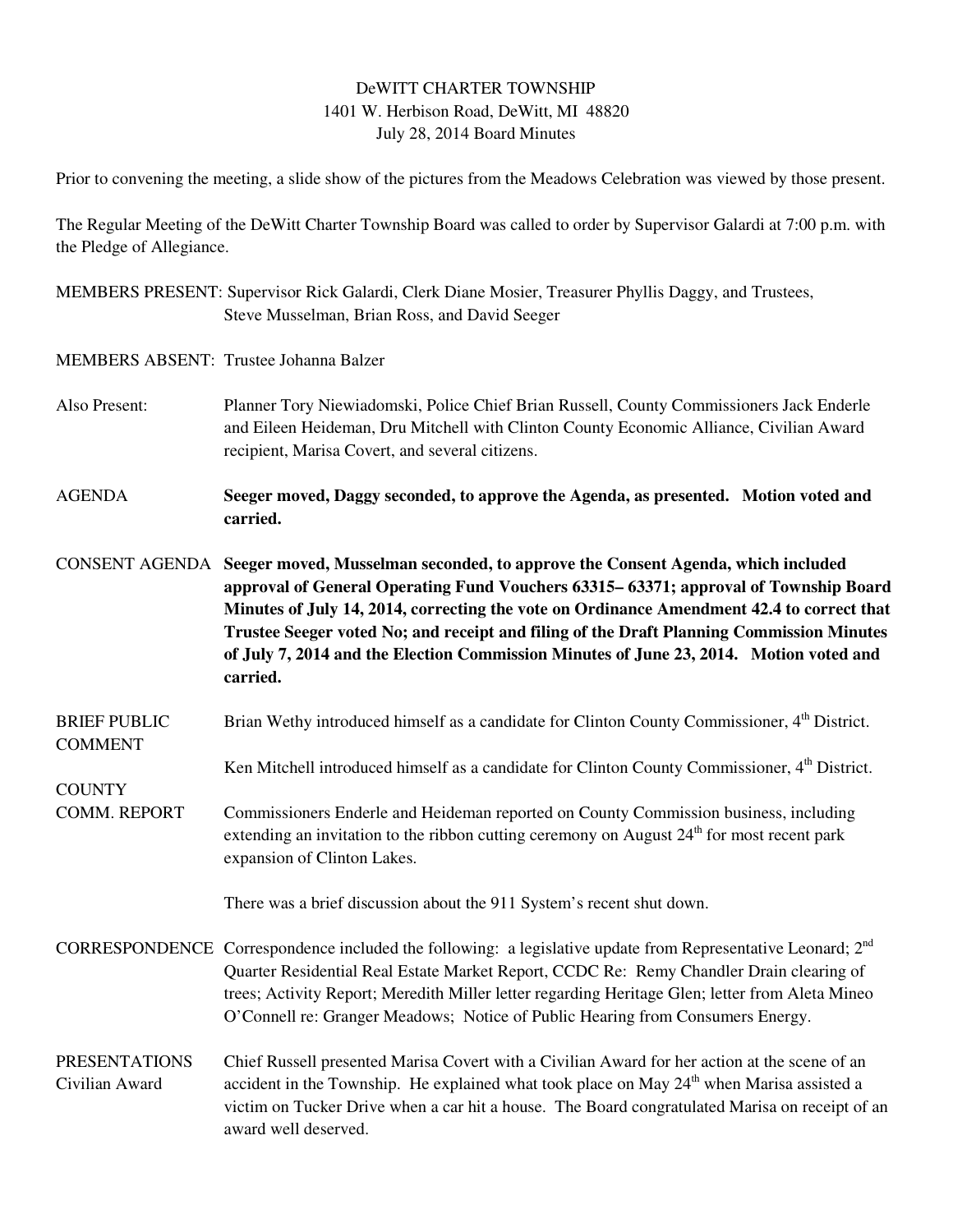Township Board Minutes July 28, 2014 Page 2

| <b>Clinton County</b><br>Economic Alliance                            | Dru Mitchell, Executive Director of the Clinton County Economic Alliance, explained<br>the progress the organization is making to advance Clinton County in the greater Lansing<br>development region.                                                                                                                                                                                                                                                                                                                                                                                                                                                                                                                                                                                             |
|-----------------------------------------------------------------------|----------------------------------------------------------------------------------------------------------------------------------------------------------------------------------------------------------------------------------------------------------------------------------------------------------------------------------------------------------------------------------------------------------------------------------------------------------------------------------------------------------------------------------------------------------------------------------------------------------------------------------------------------------------------------------------------------------------------------------------------------------------------------------------------------|
|                                                                       | Supervisor Galardi thanked Dru Mitchell for her service to the Clinton County Economic<br>Alliance, a relationship that is new but working well.                                                                                                                                                                                                                                                                                                                                                                                                                                                                                                                                                                                                                                                   |
| <b>UNFINISHED</b><br><b>BUSINESS</b><br>Ord Amd 42.3<br>$2nd$ Reading | Mosier moved, Musselman seconded, to adopt, based on a unanimous recommendation<br>from the Planning Commission, on Second Reading, an amendment to the DeWitt Charter<br>Township Zoning Ordinance (Ord No. 42.3) to allow the use of the Commercial Corridor<br>Overlay District No. 1 to apply to properties within the Corridor Improvement Authority<br>District Boundary, on the following basis: 1) That the proposed amendment is based on a<br>policy recommendation within the Comprehensive Development Plan. 2) That the proposed<br>amendment is intended to enhance the objectives of the South Central Area Plan, the Non-<br>Motorized Transportation Plan, Corridor Improvement Authority Development and Tax<br>Increment Financing Plan, as well as the Access Management Plan. |
|                                                                       | AYES: Ross, Daggy, Mosier, Galardi, Seeger, Musselman<br><b>NAYS: None</b><br>Motion carried.                                                                                                                                                                                                                                                                                                                                                                                                                                                                                                                                                                                                                                                                                                      |
| Ord Amd 2012 Intl<br>Fire Code 2 <sup>nd</sup> Reading                | Mosier moved, Ross seconded, to adopt, on Second Reading, the 2012 International Fire<br>Code, by reference, into the Township's Codified Ordinance.                                                                                                                                                                                                                                                                                                                                                                                                                                                                                                                                                                                                                                               |
|                                                                       | AYES: Musselman, Seeger, Galardi, Mosier, Daggy, Ross<br><b>Motion carried.</b><br><b>NAYS: None</b>                                                                                                                                                                                                                                                                                                                                                                                                                                                                                                                                                                                                                                                                                               |
| <b>NEW BUSINESS</b><br><b>CIA Budget</b>                              | Planner Niewiadomski reviewed Manager Taylor's memo, dated July 25, 2014, explaining the<br>CIA's need for a budget.                                                                                                                                                                                                                                                                                                                                                                                                                                                                                                                                                                                                                                                                               |
|                                                                       | Ross moved, Seeger seconded, to approve the 2014 Corridor Improvement Authority (CIA)<br>budget, as presented by the CIA Board, and to authorize the transfer of \$50,000 from the<br>General Fund, which was received from Clinton County, to the Corridor Improvement<br>Authority to be used for promotion and economic development purposes. Motion voted and<br>carried.                                                                                                                                                                                                                                                                                                                                                                                                                      |
| <b>REPORTS &amp;</b><br><b>COMMENTS</b>                               | Chief Russell reported that he has been doing some research about feral cats, the problems our<br>community is having with them, and what other communities have experienced and resolved to<br>do about the problem. He questioned whether the Board wants him to pursue this and possible<br>return with an Ordinance that would be a first step in controlling the problem.                                                                                                                                                                                                                                                                                                                                                                                                                     |
|                                                                       | Clerk Mosier related her experiences in her neighborhood relating to wild cats. The Board<br>requested that the Chief pursue possible steps to control the proliferation of feral cats that some<br>neighborhoods are experiencing.                                                                                                                                                                                                                                                                                                                                                                                                                                                                                                                                                                |